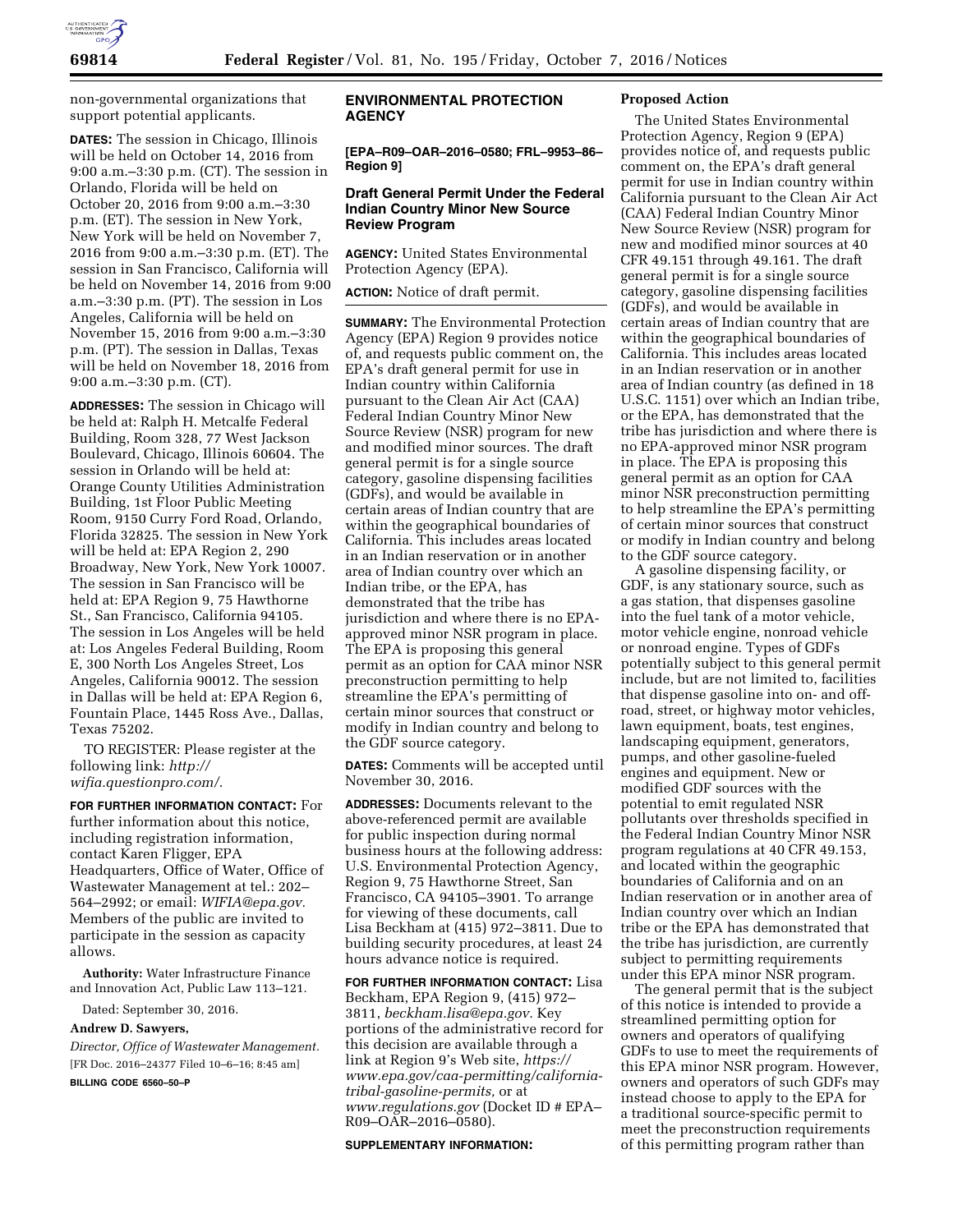requesting coverage under the general permit.

The primary pollutant of concern for GDFs that may use this general permit is volatile organic compounds (VOC), which are emitted from storage tanks and gasoline dispensing units at GDFs. Some GDFs may also have emergency engines, but only those sources with emergency engines that are exempt from minor NSR permitting requirements may use this general permit. Emissions of all other regulated NSR pollutants from new or modified GDF sources that may use the general permit are expected to be below the minor NSR permitting thresholds in 40 CFR 49.153.

This draft general permit regulates VOC emissions from GDFs, and includes emission limitations that require each GDF to control emissions from storage tanks during unloading of the gasoline cargo from the tanker truck, using what are known as Stage I controls. In addition, the draft general permit requires GDFs in ozone nonattainment areas to limit VOC emissions caused from vehicle refueling by recovering vapors displaced from the vehicle fuel tank, using pump-based controls known as Stage II controls. There are also limits on the amount of gasoline each GDF can dispense in a 12 month period: 25,000,000 million gallons in ozone attainment areas, marginal ozone nonattainment areas, and moderate ozone nonattainment areas; and 15,000,000 gallons in serious, severe, and extreme ozone nonattainment areas. The emission limitations in the draft general permit are expected to limit emissions of VOC from a new or modified GDF to less than 30 tons per year (tpy) in attainment areas and marginal or moderate ozone nonattainment areas and 8 tpy in serious, severe, and extreme ozone nonattainment areas. The detailed emission limitations are included in the draft permit and discussed in detail in our Technical Support Document for this draft permit, and are available for review here: *[https://www.epa.gov/caa](https://www.epa.gov/caa-permitting/california-tribal-gasoline-permits)[permitting/california-tribal-gasoline](https://www.epa.gov/caa-permitting/california-tribal-gasoline-permits)[permits.](https://www.epa.gov/caa-permitting/california-tribal-gasoline-permits)* 

# **Request for Public Comment**

Any person may submit written comments on the draft permit during the public comment period. These comments must raise any reasonably ascertainable issue with supporting arguments by the close of the public comment period (including any public hearing). All written comments on the draft general permit must be received or postmarked by November 30, 2016. While the EPA has scheduled a public hearing for this action, as detailed

below, anyone may request an additional public hearing. Requests for an additional public hearing must be submitted in writing by November 16, 2016, and must state the nature of the issues proposed to be raised at the hearing. Comments and any requests for public hearings must be sent or delivered in writing to Lisa Beckham at one of the following addresses:

*Email: [R9airpermits@epa.gov.](mailto:R9airpermits@epa.gov)* 

*Online Docket: [www.regulations.gov,](http://www.regulations.gov)*  Docket ID: EPA–R09–OAR–2016–0580.

*U.S. Mail:* Lisa Beckham (AIR–3), U.S. EPA Region 9, 75 Hawthorne Street, San Francisco, CA 94105–3901.

## **Public Hearing**

The EPA will hold a public hearing, pursuant to 40 CFR 49.157(c), to provide the public with further opportunity to comment on the draft permit. At the public hearing, any interested person may provide written comments or oral comments, and relevant data pertaining to the draft permit.

The date, time, and location of the public hearing is as follows:

*Date:* November 30, 2016. *Time:* 2:00 p.m.–3:30 p.m. *Location:* U.S. EPA Region 9, EPA Conference Center, 1st Floor, 75 Hawthorne St., San Francisco, CA 94105.

If you require a reasonable accommodation, please contact Stacy Johnson, EPA Region 9 Reasonable Accommodations Coordinator, by November 21, 2016 at (415) 947–4500, or *[johnson.stacyd@epa.gov.](mailto:johnson.stacyd@epa.gov)* 

#### **Additional Information**

The draft general permit and other supporting information, including the Technical Support Document and a Request for Coverage form, are available through the EPA Region 9 Web site at *[https://www.epa.gov/caa-permitting/](https://www.epa.gov/caa-permitting/california-tribal-gasoline-permits)  [california-tribal-gasoline-permits.](https://www.epa.gov/caa-permitting/california-tribal-gasoline-permits)* The administrative record for this draft general permit may also be viewed in person, Monday through Friday (excluding Federal holidays) from 9:00 a.m. to 4:00 p.m., at the EPA Region 9 address above. Due to building security procedures, please call Lisa Beckham at (415) 972–3911 at least 24 hours in advance to arrange a visit. Lisa Beckham can also be reached through the EPA Region 9's toll-free general information line at (866) 372–9378.

All comments that are received via email or through *[www.regulations.gov](http://www.regulations.gov)*  will be included in the public docket without change and will be available to the public, including any personal information provided. Comments submitted to the EPA through U.S. Mail or other another non-electronic delivery

method will also be included in the public docket without change and will be available to the public, including any personal information provided, unless the comment includes Confidential Business Information (CBI) or other information the disclosure of which is restricted by statute. Information that is considered to be CBI or otherwise protected should be clearly identified as such and should be submitted only through U.S. Mail or a non-electronic delivery method; such information should not be submitted through *[www.regulations.gov](http://www.regulations.gov)* or email. If a commenter sends email directly to the EPA, the email address will be automatically captured and included as part of the public comment. Please note that an email or postal address must be provided with comments if the commenter wishes to receive direct notification of the EPA's final decision regarding the draft general permit following the public comment period. For the full EPA public comment policy, information about CBI or multimedia submissions, and general guidance on making effective comments, please visit *[http://www2.epa.gov/dockets/](http://www2.epa.gov/dockets/commenting-epa-dockets)  [commenting-epa-dockets.](http://www2.epa.gov/dockets/commenting-epa-dockets)* 

# **The EPA's Final Action on the Draft Permit**

Before issuing a final decision on the draft permit, the EPA will consider all written comments submitted during the public comment period. The EPA will send notice of our final permit decision to each person who submitted comments and contact information during the public comment period or requested notice of the final permit decision. The EPA will summarize the contents of all substantive comments and provide written responses in a document accompanying the EPA's final permit decision.

The EPA's final permit decision will become effective 30 days after the service of notice of the final permit decision, unless:

1. A later date is specified in the permit, or

2. Review of the final permit decision by the EPA's Environmental Appeals Board is requested under 40 CFR 49.159(d), or

3. The EPA elects to make the permit effective immediately upon issuance if no comments request a change in the draft permit or a denial of the permit. Issuance of the final general permit decision, after any administrative review under 40 CFR 49.159(d), is considered final agency action with respect to all aspects of the general permit except its applicability to an individual source. The sole issue that